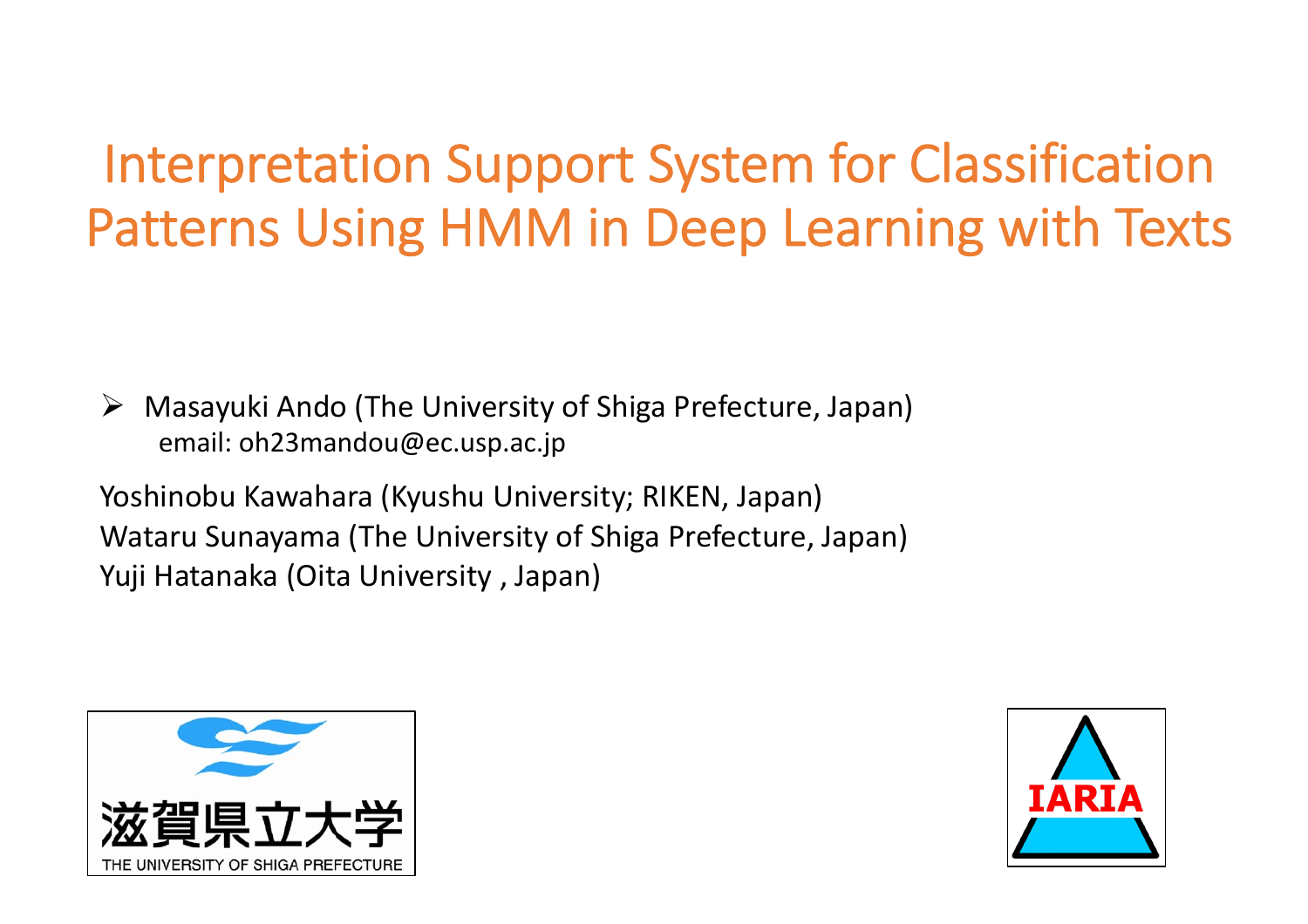# Short resume of the presenter

### • Masayuki Ando

Masayuki Ando graduated from the Department of Electronic Systems Engineering, Faculty of Engineering, University of Shiga Prefecture in 2017. In 2019, he completed the master's course at the same university. He is currently enrolled in the doctoral course of the same university.

His research interests include deep learning, human-computer interaction, and text mining.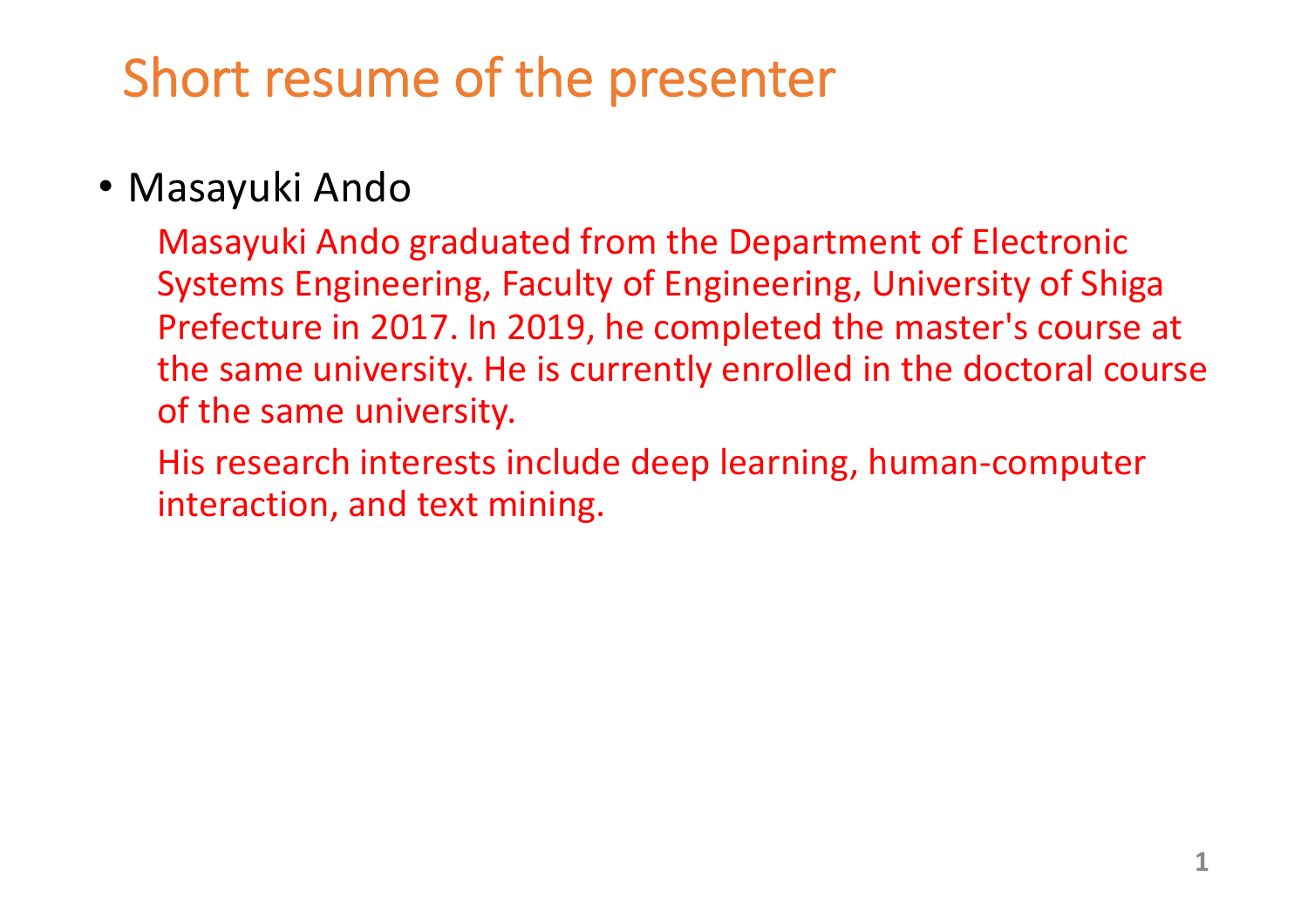# Introduction

• In recent years, deep learning has become popular and is used for text classification.

On the other hand, there are problems...

• Interpreting the content of learning results (learning networks) is difficult.

 $\rightarrow$  Classification criteria are not understood by humans.

 $\rightarrow$  Need to understand the rationale for deep learning decisions: XAI(Explainable AI)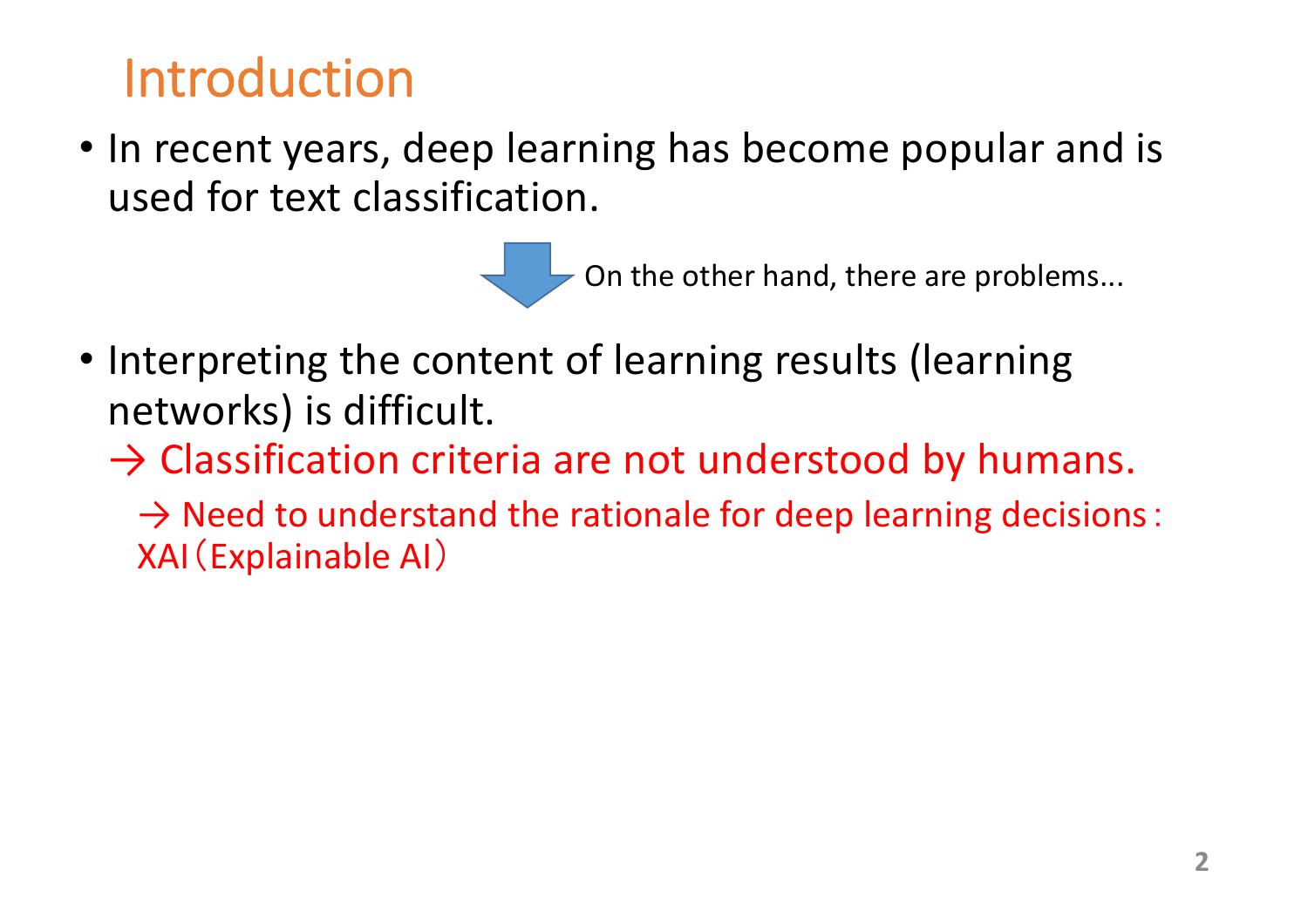# Related research: studies focusing on classification criteria

• Recently, research using a method called Attention [1][2] has become a hot topic.

These research estimate important features from the relationship between input and output, rather than from the content of the learning results.

↓

Learned NetworkIt is difficult to understand what rules have been learned.

Attention.

A method for learning by paying attention to some inputs that have a particularly strong relationship with the output (e.g., highlighting important parts in an image or words that contribute to the output in a sentence).

[1] A.Vaswani,N.Shazeer,N.Parmar,J.Uszkoreit,L.Jones,A.N. Gomez, L. Kaiser, and I. Polosukhin, "Attention Is All You Need," CoRR, vol. abs/1706.03762, 2017

[2] Saumya Jetley, Nicholas A. Lord, Namhoon Lee, Philip H.S. Torr, "Learn to pay attention.", arXiv preprint arXiv:1804.02391, 2018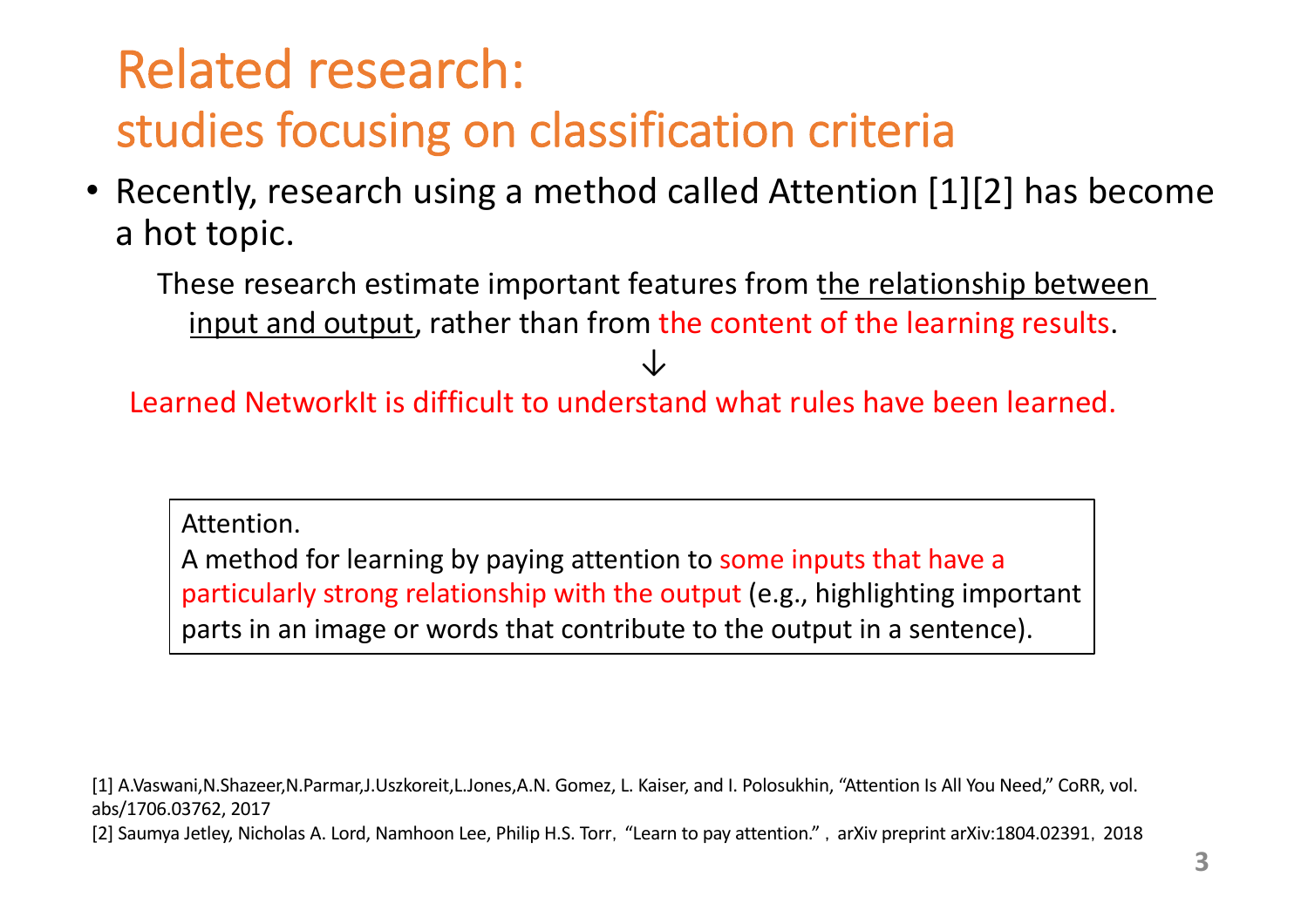# Related research: Focusing on the contents of the network

• Research the interpretation of networks by highlighting images that contribute to the output [3][4] Inferring the learning process of deep learning networks by representing intermediate layer nodes with images based on learning to classify images using deep learning.

Since the input was an image, the intermediate nodes could also be represented by images. ↓ If the input is text, for example, it cannot be represented by an

image, and the intermediate nodes are difficult to interpret.

[3]J. Wagner, J. M. Kohler, T. Gindele, L. Hetzel, J. T. Wiedemer, S. Behnke, `Interpretable and fine-grained visual explanations for convolutional neural networks', Proceedings of the IEEE Conference on Computer Vision and Pattern Recognition, pp. 9097-9107, 2019. [4]C. Panigutti, A. Perotti, D. Pedreschi, `Doctor XAI: an ontology-based approach to black-box sequential data classification explanations', Proceedings of the 2020 Conference on Fairness Accountability and Transparency, pp.629-639, 2020. **4**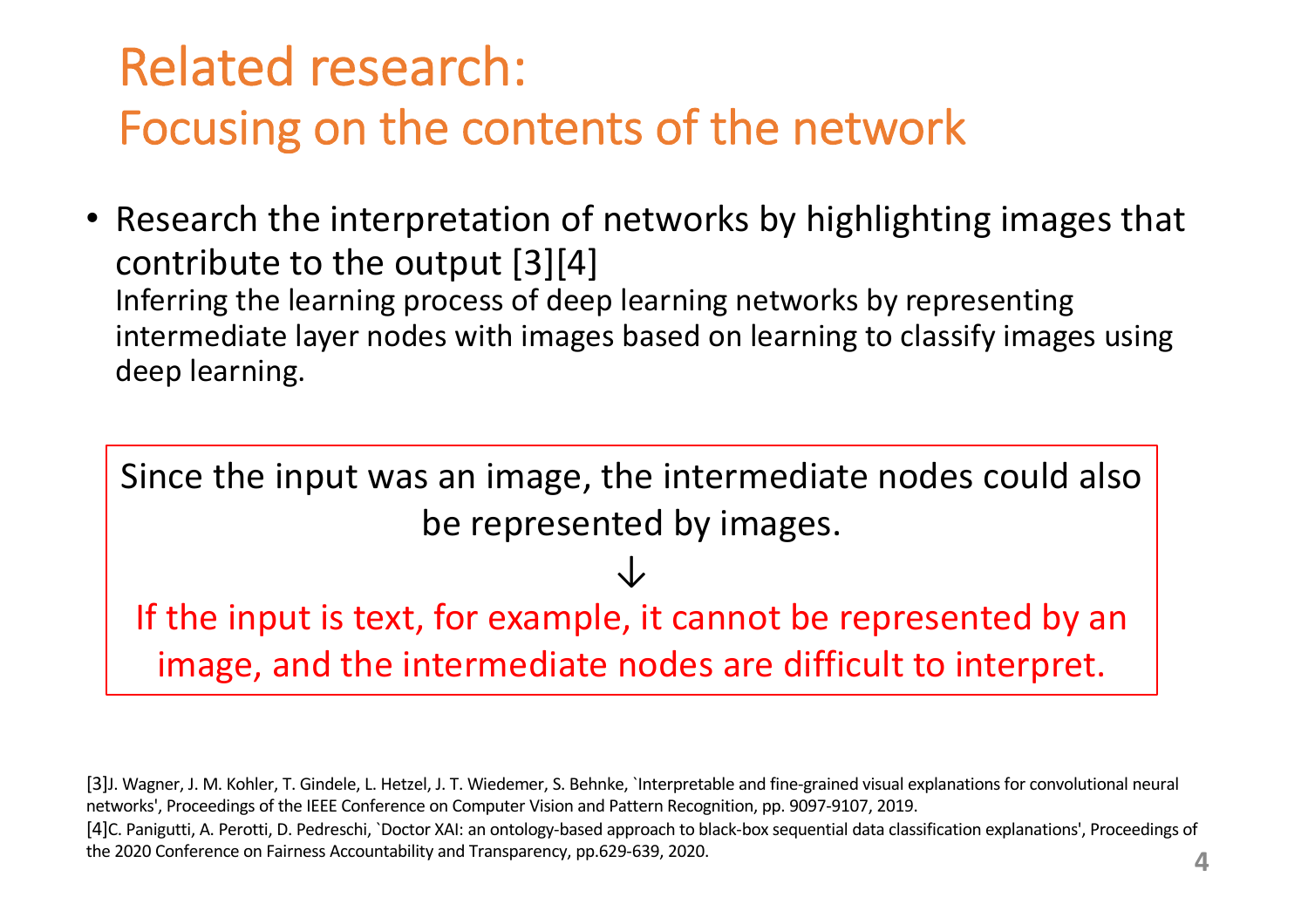## Purpose

We will develop a system that extracts the contents of learning networks by deep learning as classification patterns and supports their interpretation

Classification patterns: features and combinations of features that contribute to classification

Concrete example: A system obtains classification criteria for good electronic medical records from a learning network



Lead to skill acquisition and new knowledge creation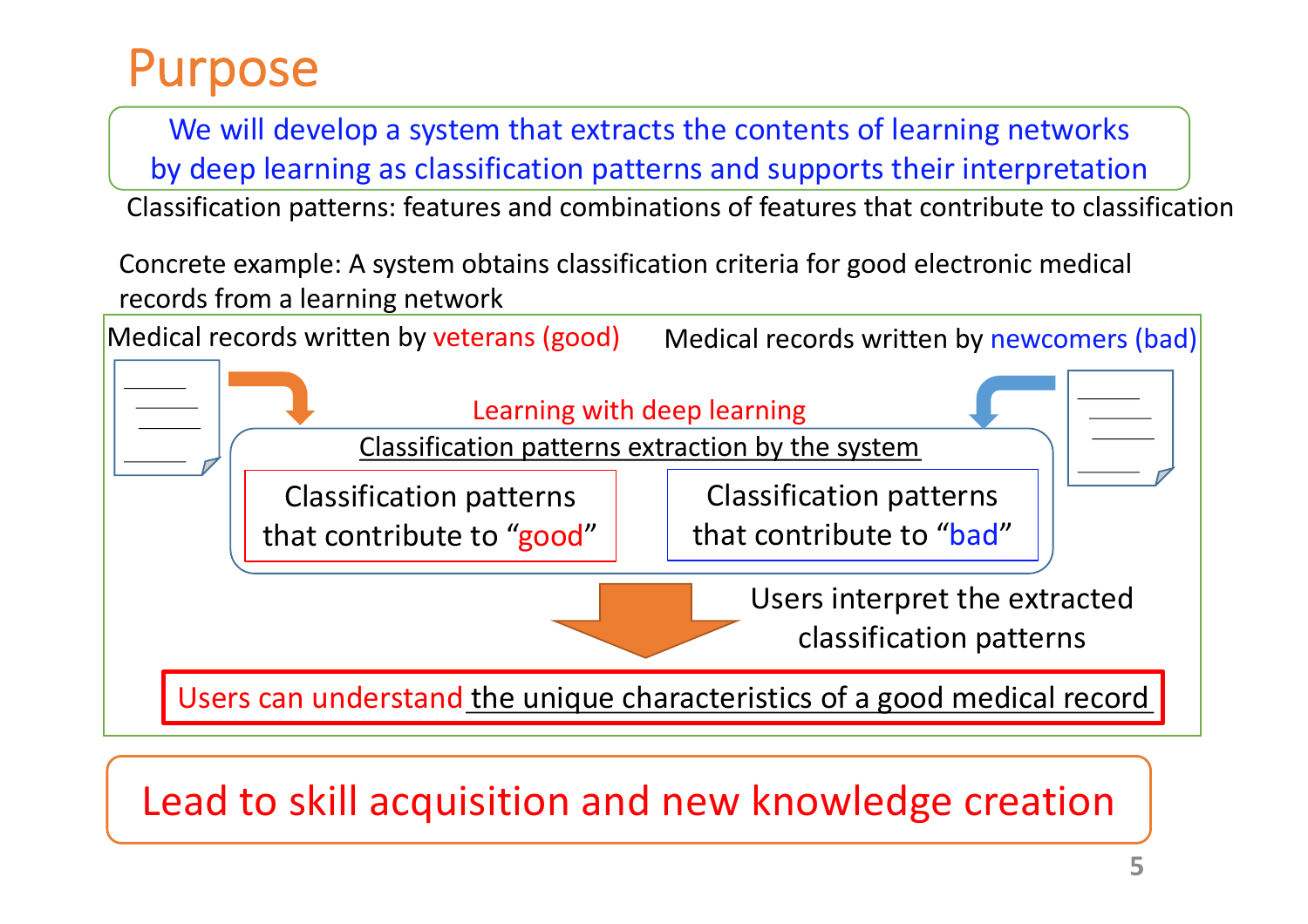## System configuration

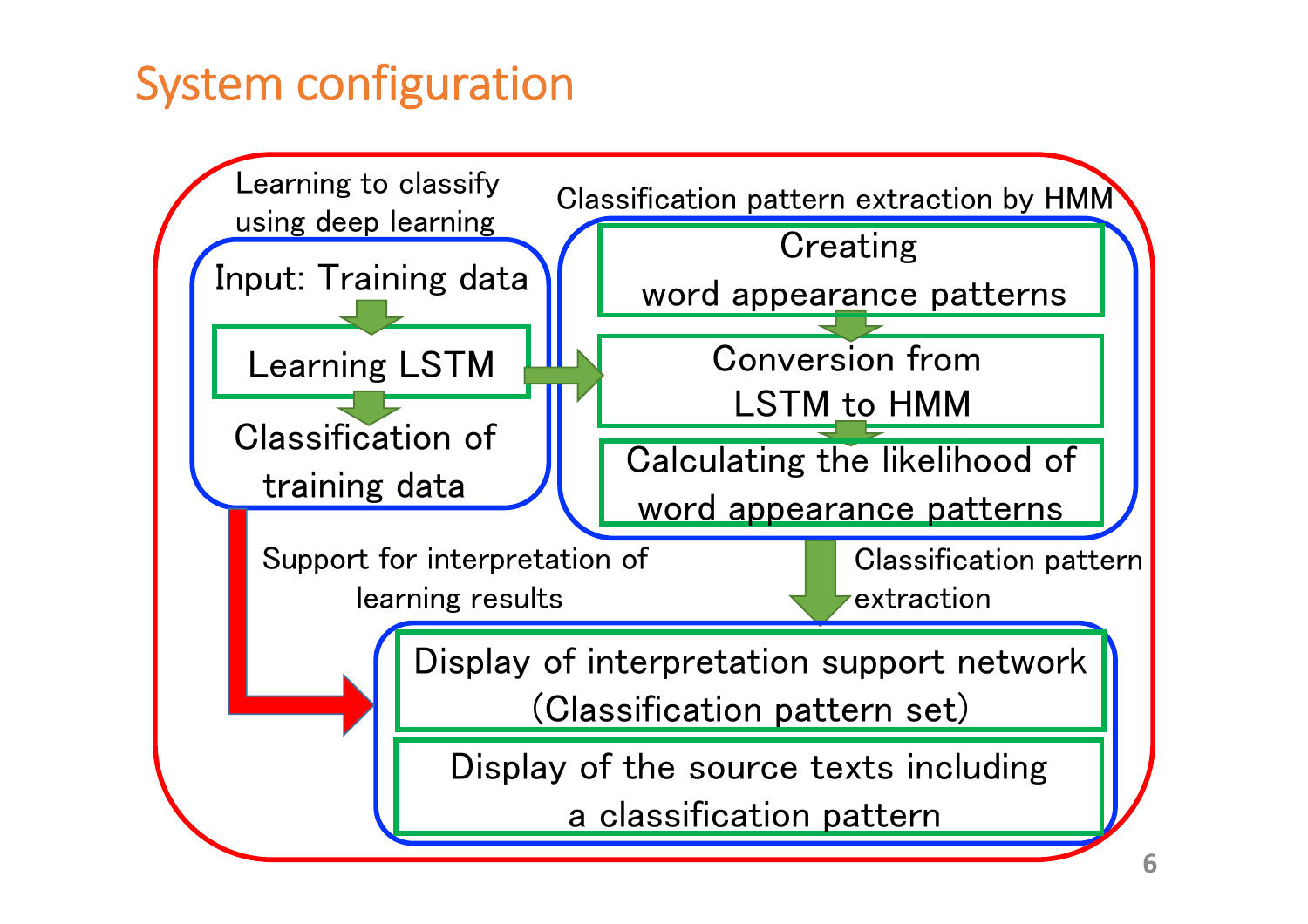# Shaping of input data

Input data: A set of sentences for which we want to learn classification patterns

・LSTM is often used in sentences where word order relationships are important (e.g., procedures, synopsis)

### Word vectorization (One hot method)

Extract all words in a sentence and vectorize them as [1,0,0,...,0]

・Igo for morphological analysis (MeCab for dictionary)

・Nouns, verbs, and adjectives are used



Text about the synopsis of the anime





Sentences with words as vectors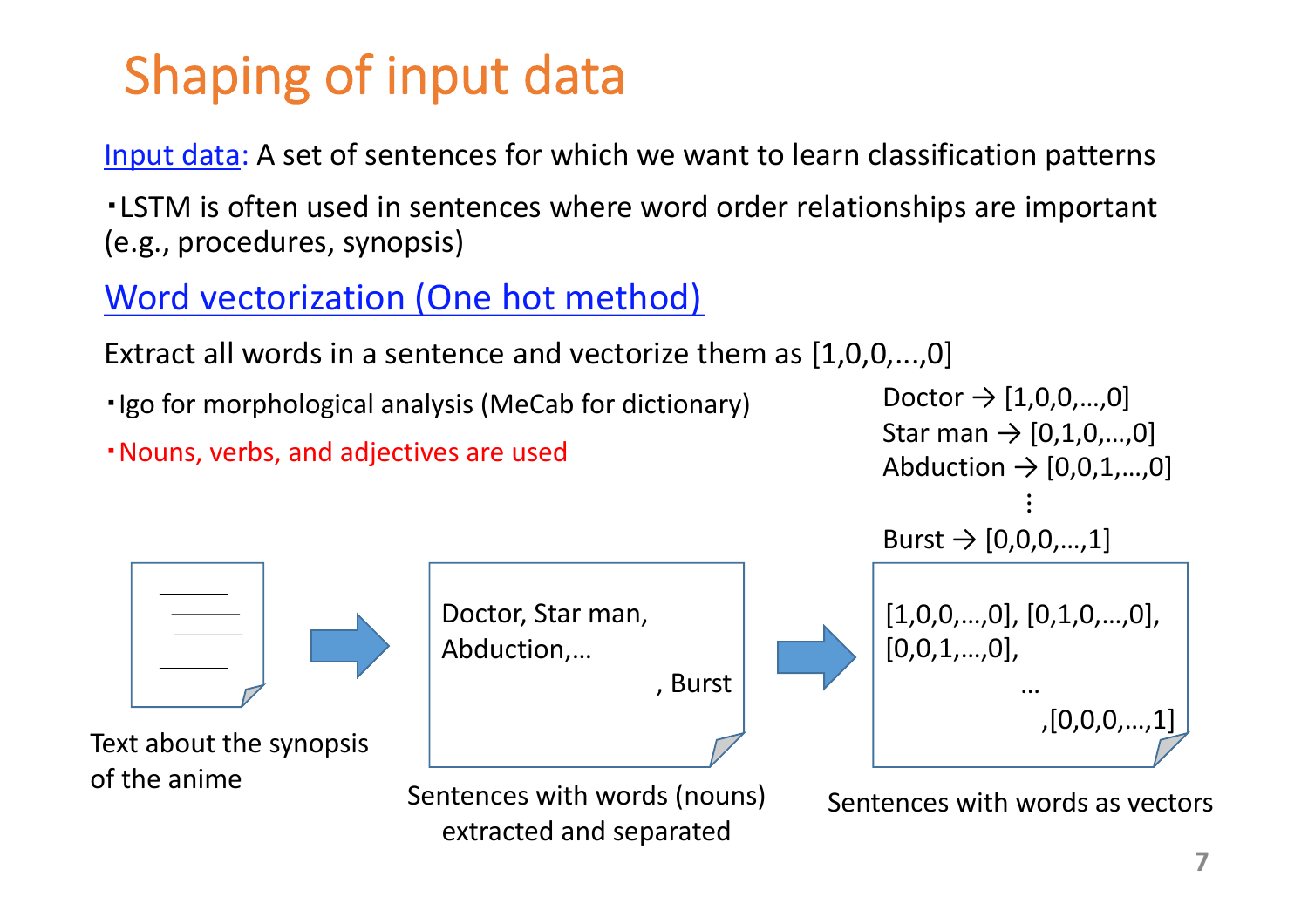## Weighting during classification task using LSTM

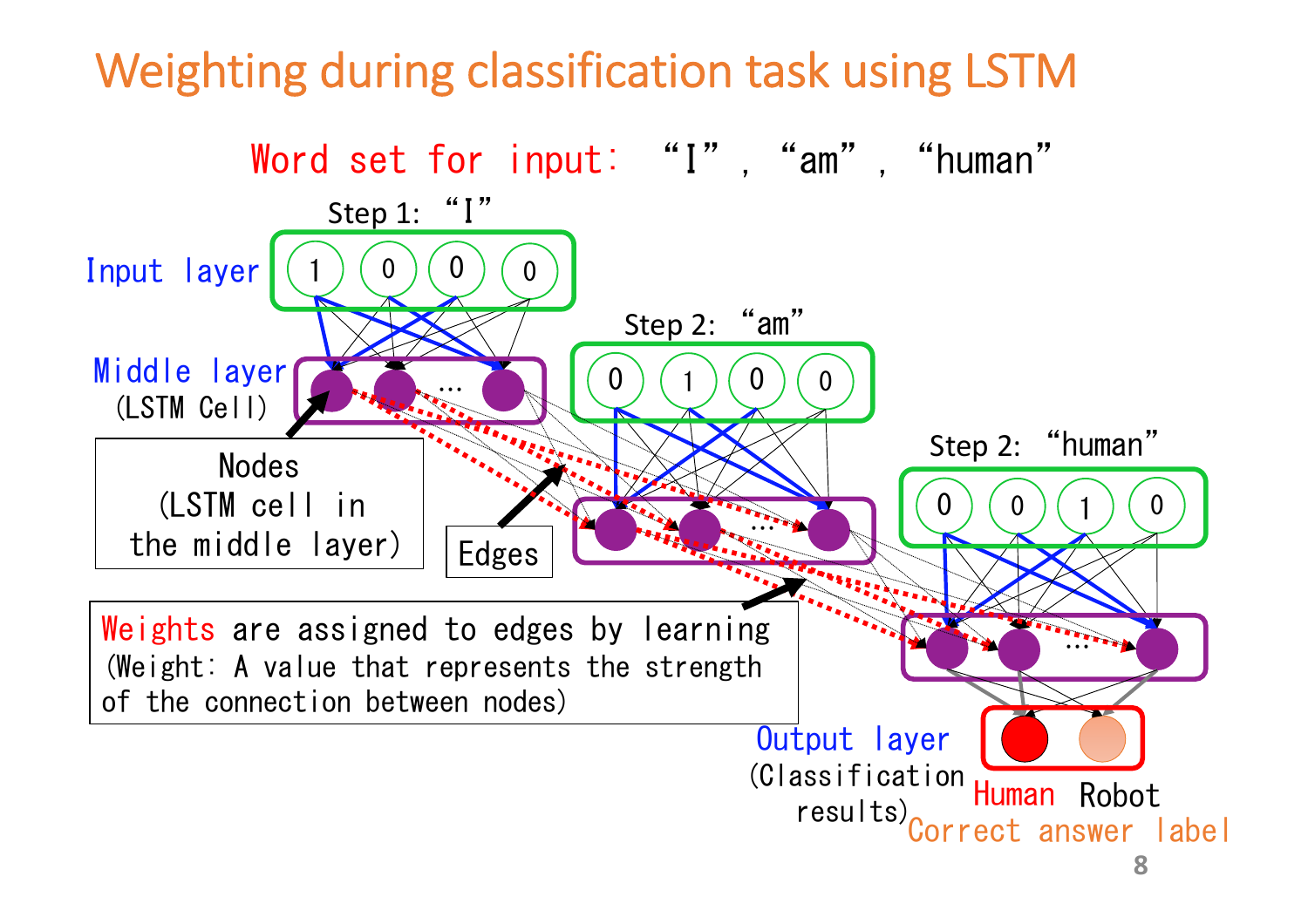# Creating word appearance patterns (observation series)

#### Create word appearance patterns from combinations of words that appear

- Create combinatorial patterns of arbitrary length from words that appear in the source text
- ② Keep only word patterns that actually appear in the source text.

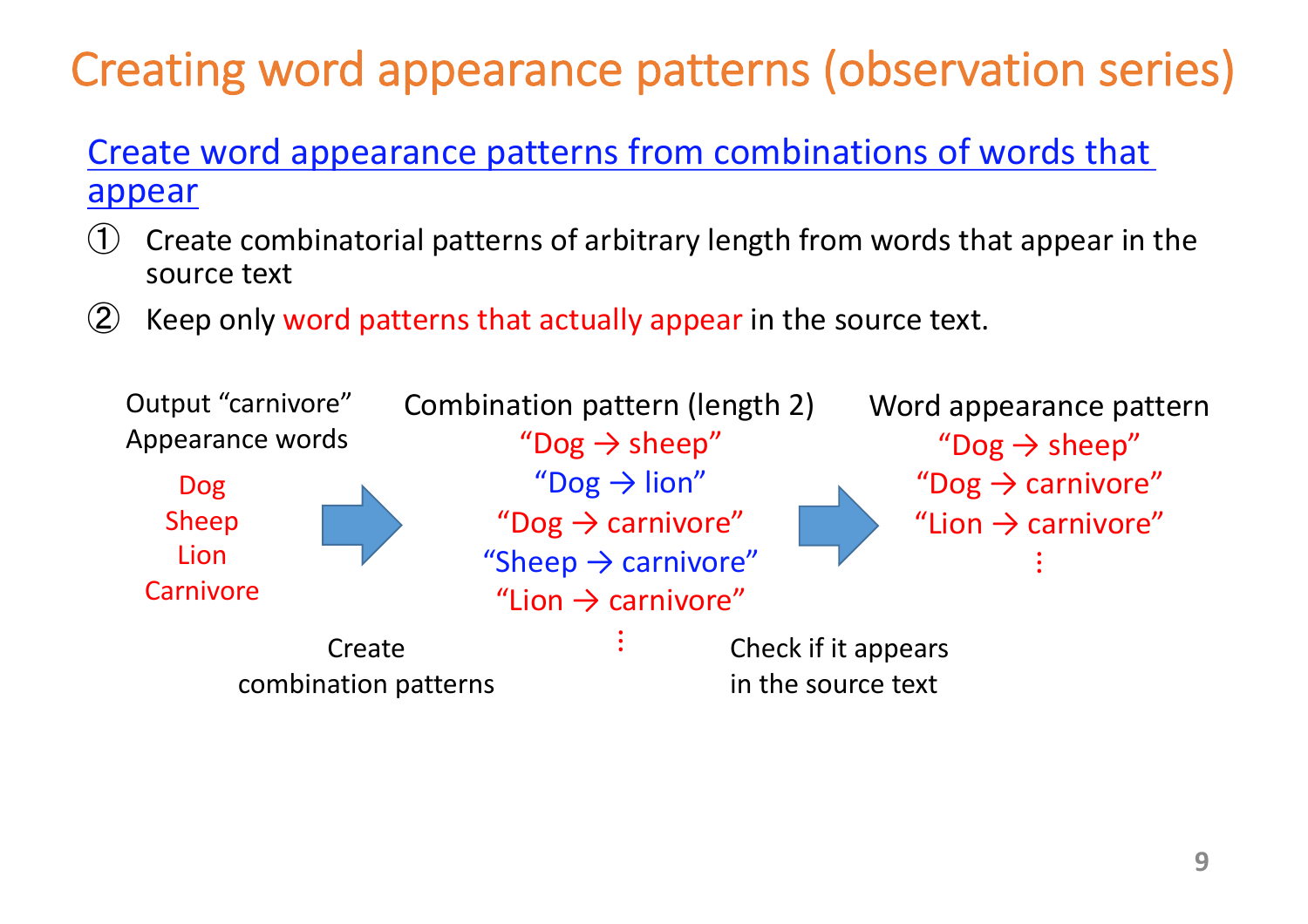## Conversion of LSTM to HMM

### **Overview of LSTM Conversion to HMM**

- Obtain the weight vector for a single node from the weight matrix between layers of LSTM
- ② Normalize the weight vector and treat it as a probability distribution
- $\circled{3}$  Treat the probability distribution created from the weights between each layer as the probability of the HMM according to the following

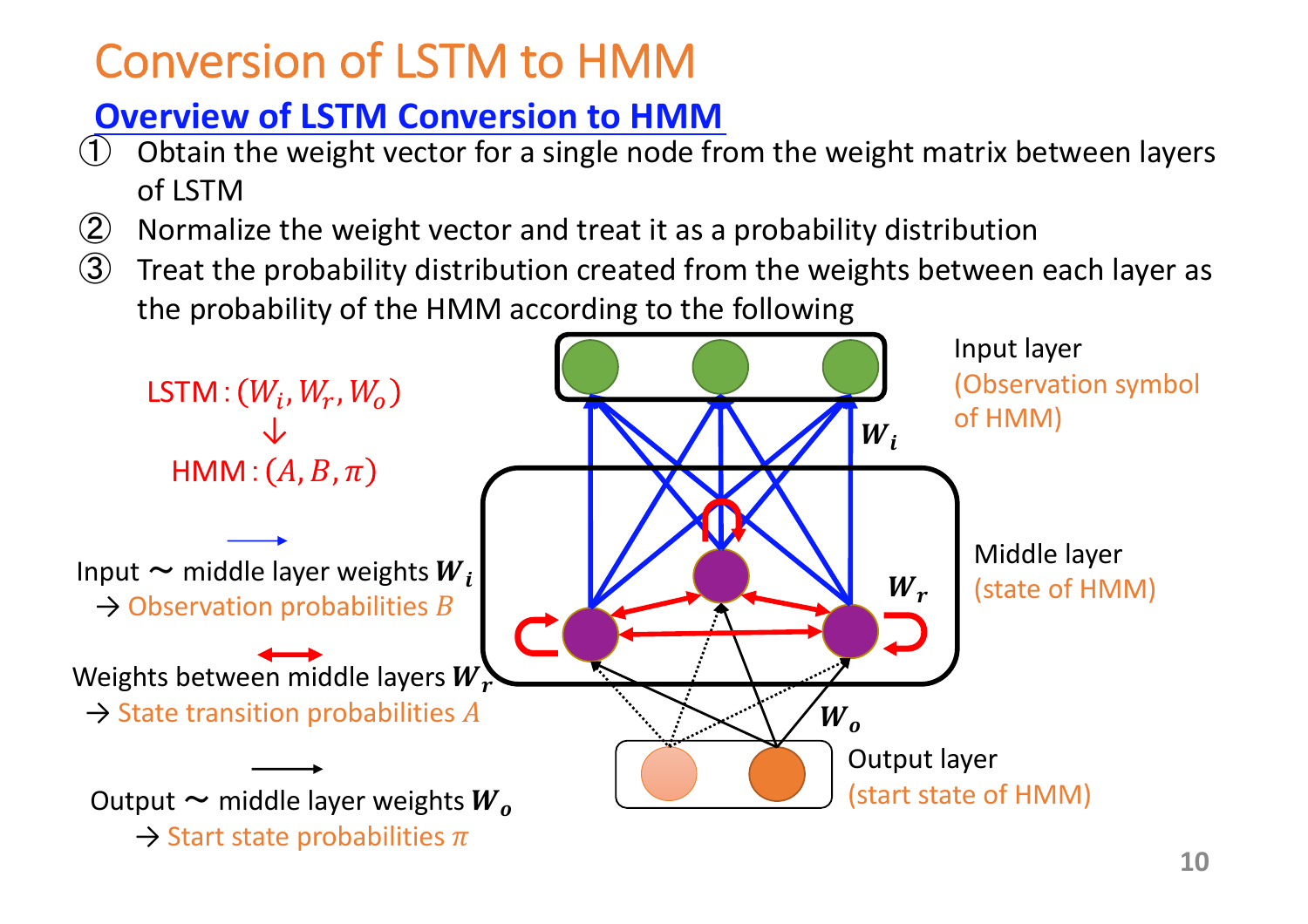## Calculating the likelihood of word appearance patterns Calculate the likelihood (generation probability) of word appearance

#### patterns

This is the image of going backward from the final output to the intermediate layer nodes at each step Given HMM:  $\lambda = (A, B, \pi)$ 

Calculation example: Likelihood of the word appearance pattern "dog→lamb→meat"

 $P\left(O_{\text{Meat},\text{Lamb},\text{Dog}}|\lambda\right)$ 

$$
= \sum_{all s_0...s_3} a_{s_0,s_1} b_{s_1}(o_{\text{Meat}})
$$

$$
\cdot a_{s_1,s_2} b_{s_2}(o_{\text{Lamb}}) \cdot a_{s_2,s_3} b_{s_3}(o_{\text{Dog}})
$$

$$
\times \pi_{s_1} = a_{s_0,s_1}
$$

 $a_{i,j}$ : Transition probability from state *i* to *j* 

 $b_i(o_t)$ : Observation probability from state *i* to symbol  $o_t$ 

 $s_t$ : State at time  $t$  (1  $\leq$   $t \leq$  3 in this example)

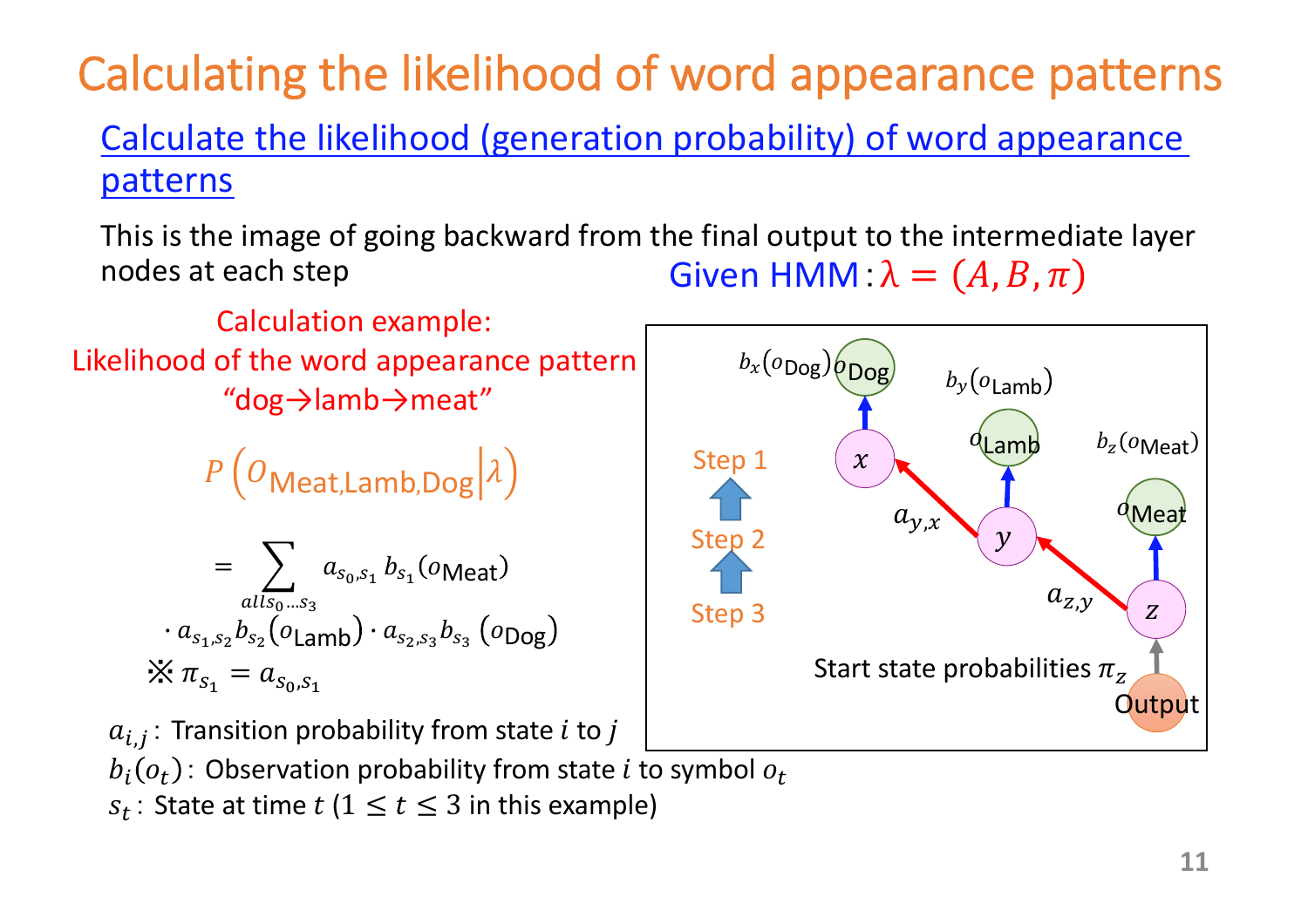## Determine the classification patterns to be extracted

### ① Arrange word appearance patterns in order of calculated likelihood

1st place "Dog→Goat→Meat" : likelihood 1.89 2nd place "Cat→Dog→Enemy": likelihood 1.45 3rd place "Sheep→Dog→Flee": likelihood 1.23 4th place "Cat→Human→Whiting" : likelihood 1.10  $\ddot{\bullet}$ 

### Extraction of top word appearance patterns as classification patterns

1st place Classification pattern "Dog→Goat→Meat" 2nd place Classification pattern "Cat→Dog→Enemy" 3rd place Classification pattern "Sheep→Dog→Flee"

Output "animal" classification patterns

※ It is up to the system user to decide how much of a pattern to classify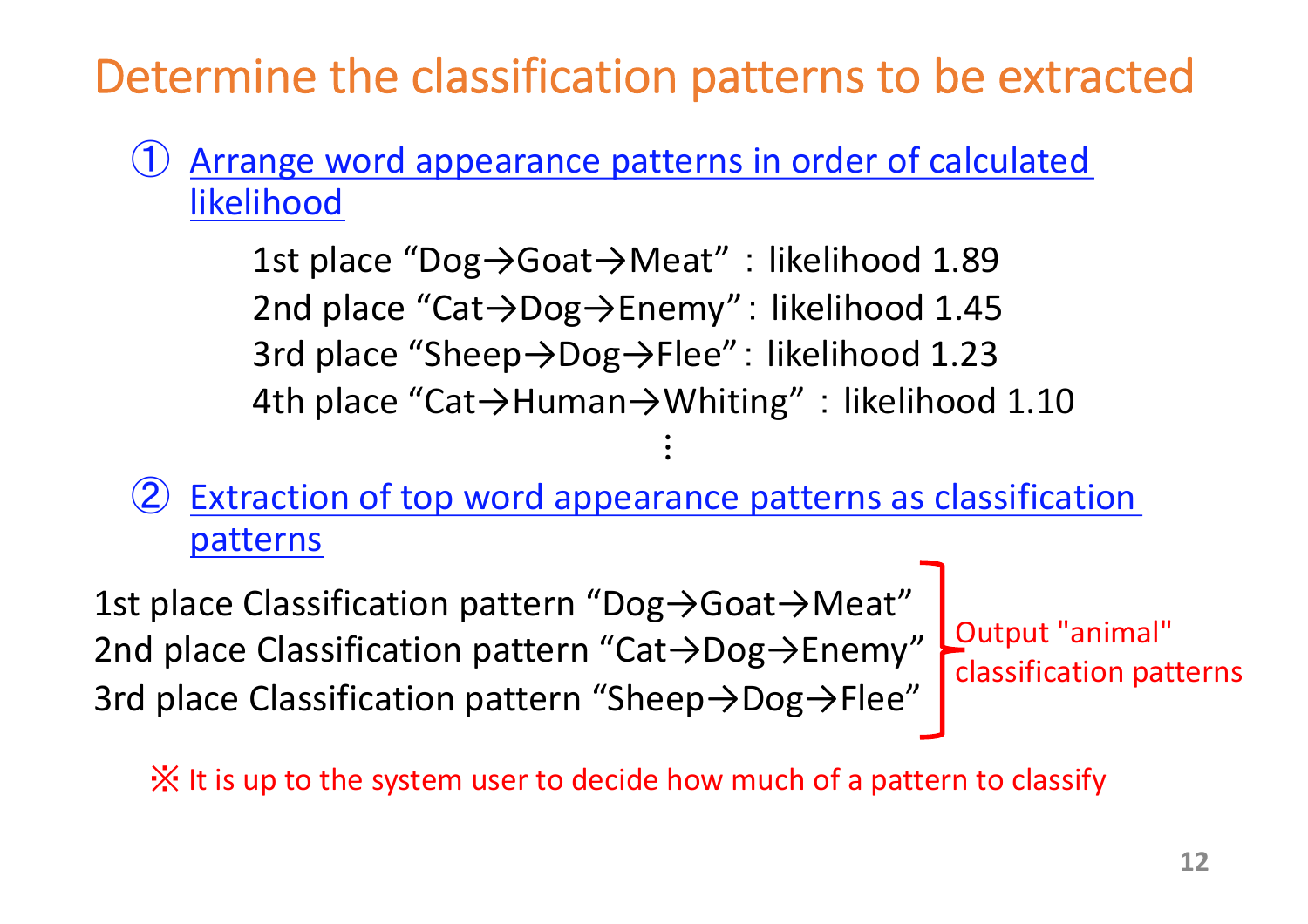### Interpretation support network (visualization of extracted classification patterns)

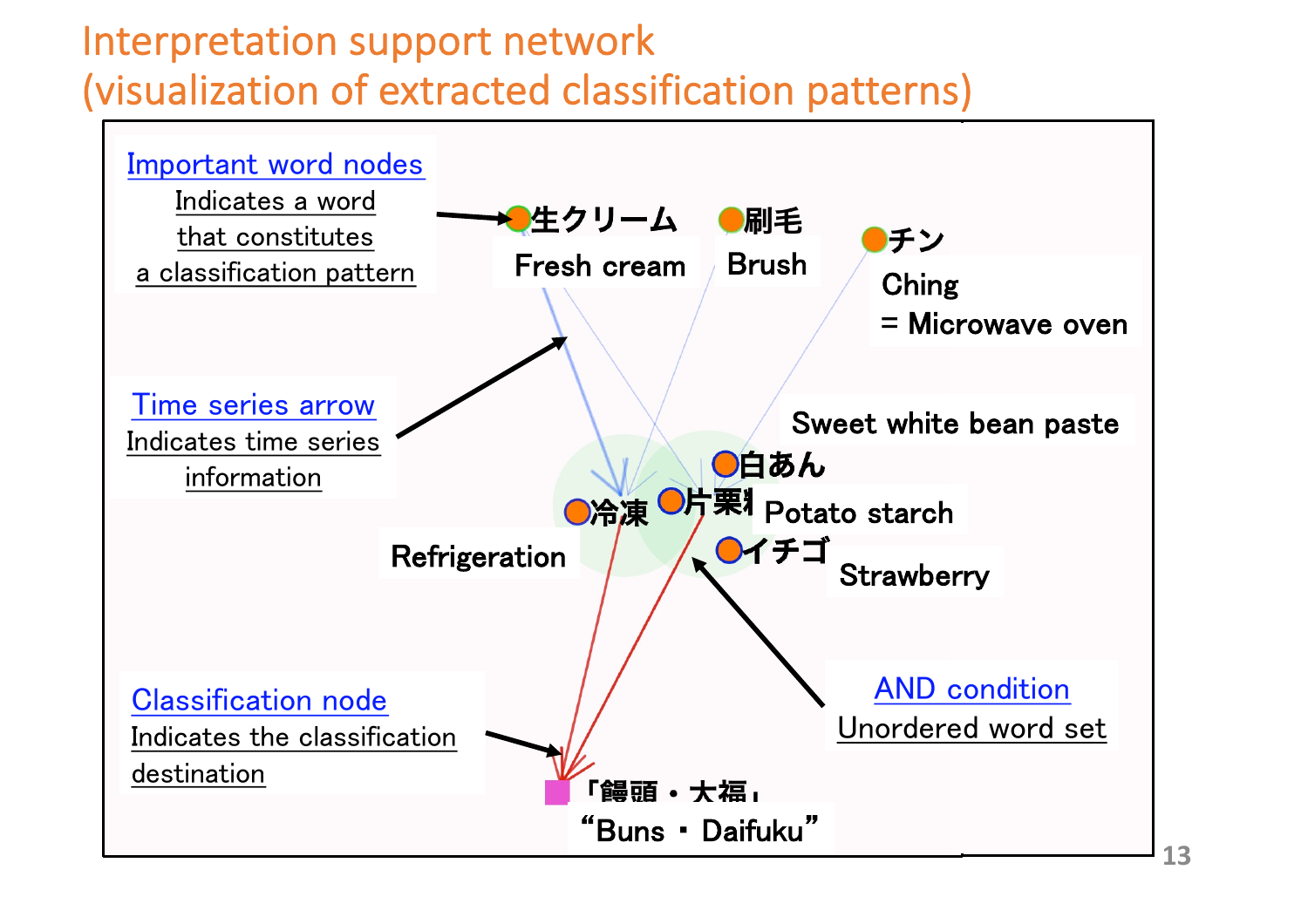### Interpretation support function: Source text display function



### Display of the source text display function (when "Chin"  $\rightarrow$  "Potato" starch" is selected)

• Click on a word in the Interpretation Network to select it (multiple selections are possible)

 $\rightarrow$  A part of the source text in which the selected word is used is displayed.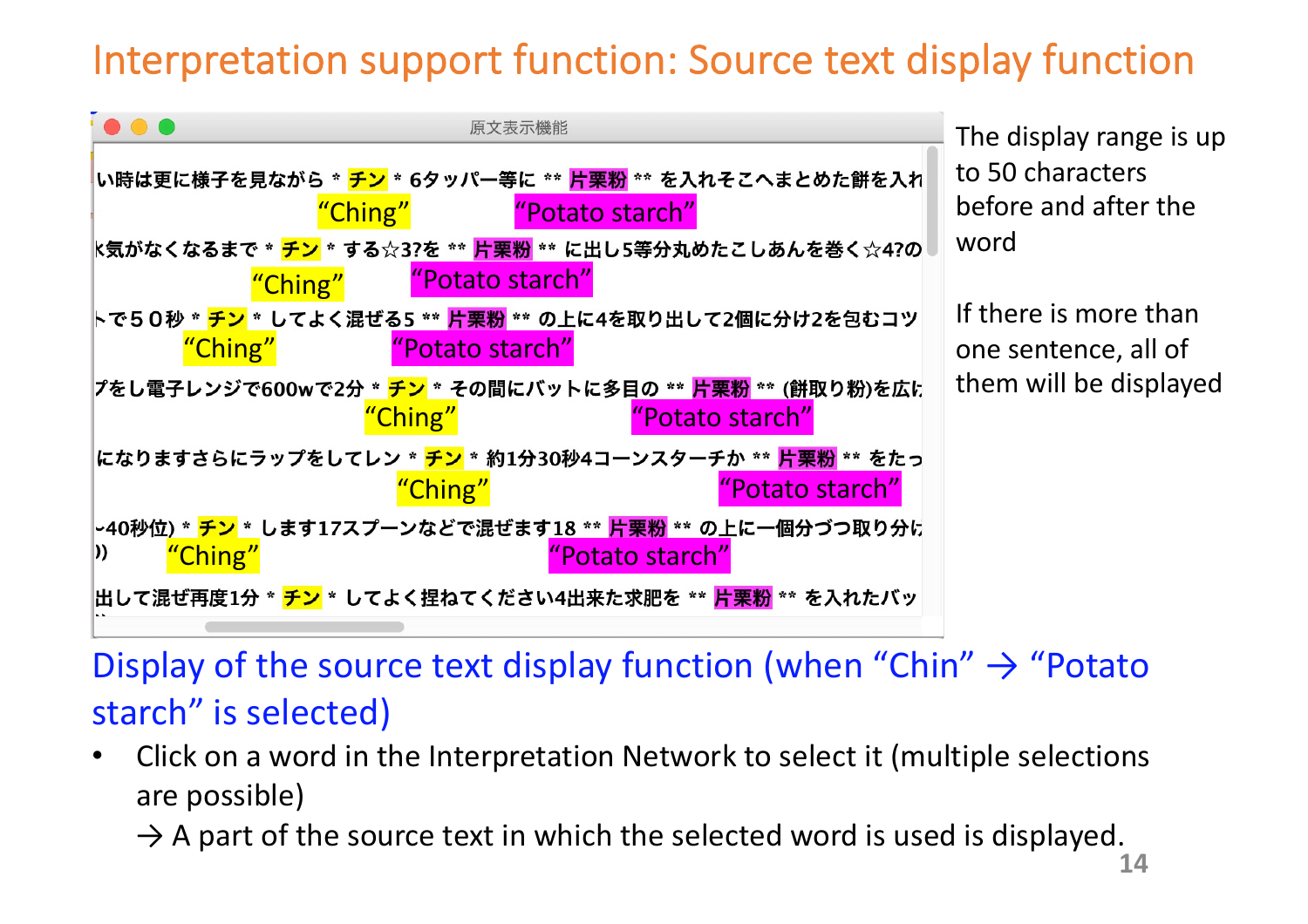# Experiment

#### An experiment was conducted to verify that the proposed system was effective for interpreting classification patterns

Experimental tasks (common to both proposed and comparison systems)

- ① "Character dialogues" ・Number of texts: 1500 ・Average number of characters per text: 40 Classification of "tsundere", "deredere", and "normal" anime character dialogue sets [5]  $\rightarrow$  Find 10 characteristics unique to the "tsundere" character and give an interpretation
- ② "Consumer electronics reviews" ・Number of texts: 3108 ・Average number of characters per text: 244 Classification of "useful" (more than 4 stars and more than 10 "useful people"), "useless" (more than 4 stars and 0 "useful people"), and "low-rated" (less than 2 stars) review sets [6] for popular consumer electronics on Amazon  $\rightarrow$  Find 10 characteristics unique to "useful" reviews and give an interpretation

③ "Game reviews" ・Number of texts: 4419 ・Average number of characters per text: 455 Classification of "useful", "useless", and "low-rated" review sets [6] for popular game software on Amazon

 $\rightarrow$  Find 10 characteristics unique to "useful" reviews and give an interpretation

#### • Comparison system

For comparison purposes, we have prepared a system that displays the words of the assigned text in order of TFIDF value (with a function to display the source text)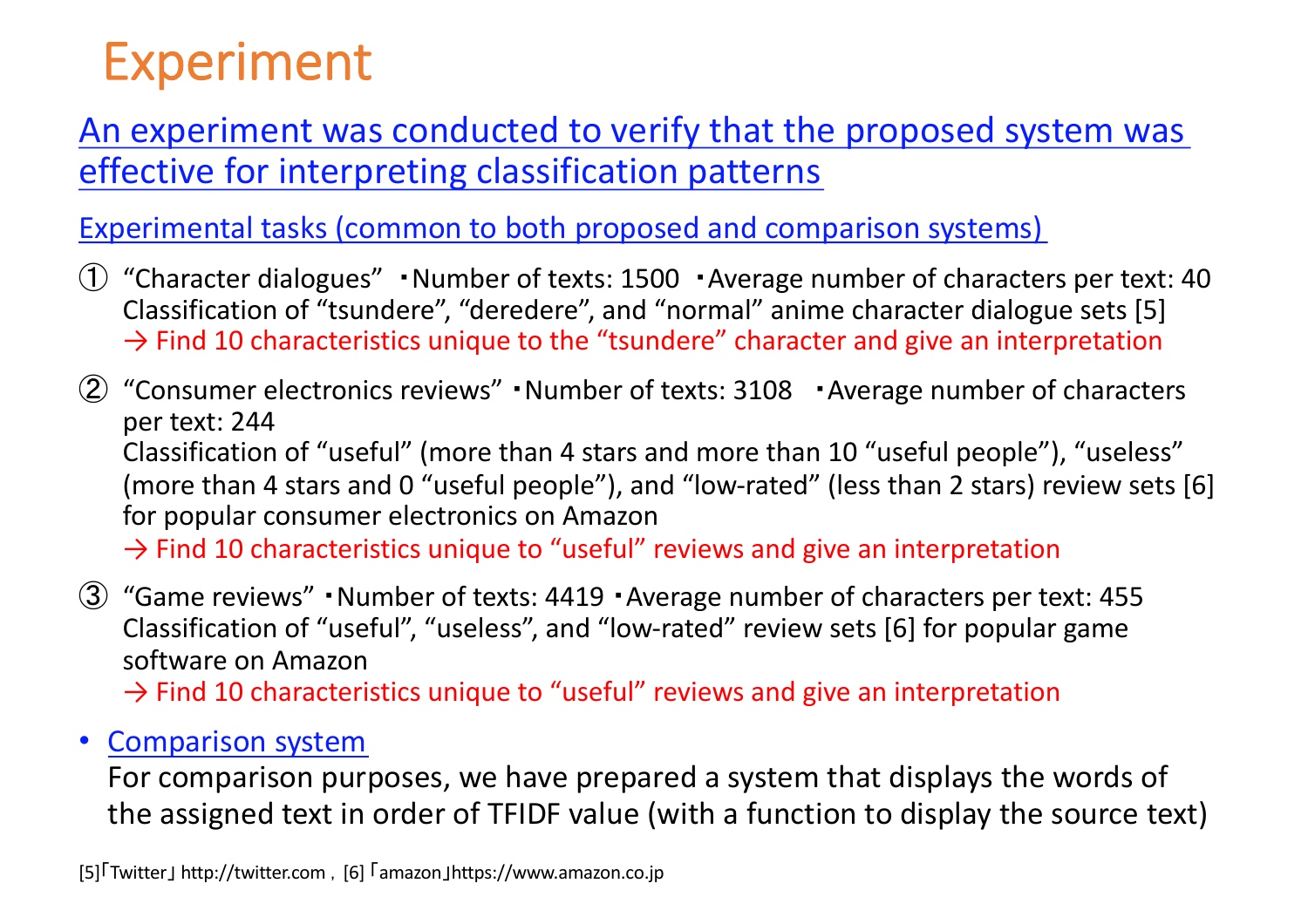## Deep learning model (LSTM)

Model used: LSTM with one intermediate layer (3-layer fully coupled model)

Subjects: 16 undergraduate and graduate students

- $\rightarrow$ 8 in the proposal system group, 8 in the comparison system group
- Number of training: 10 times Activation Function: ReLU Learning rate: 0.01
- ・Classification accuracy: Task 1: 98.7%, Task 2: 99.2%, Task 3: 96.7%

#### Input layer Number of nodes: Task 1: 510 Task 2: 916 Task 3: 1809

#### Middle layer Number of nodes (LSTM units): 10

#### Output layer Number of nodes: 3

#### Input: Word vector (one hot)



Output: Probability of belonging to each classification destination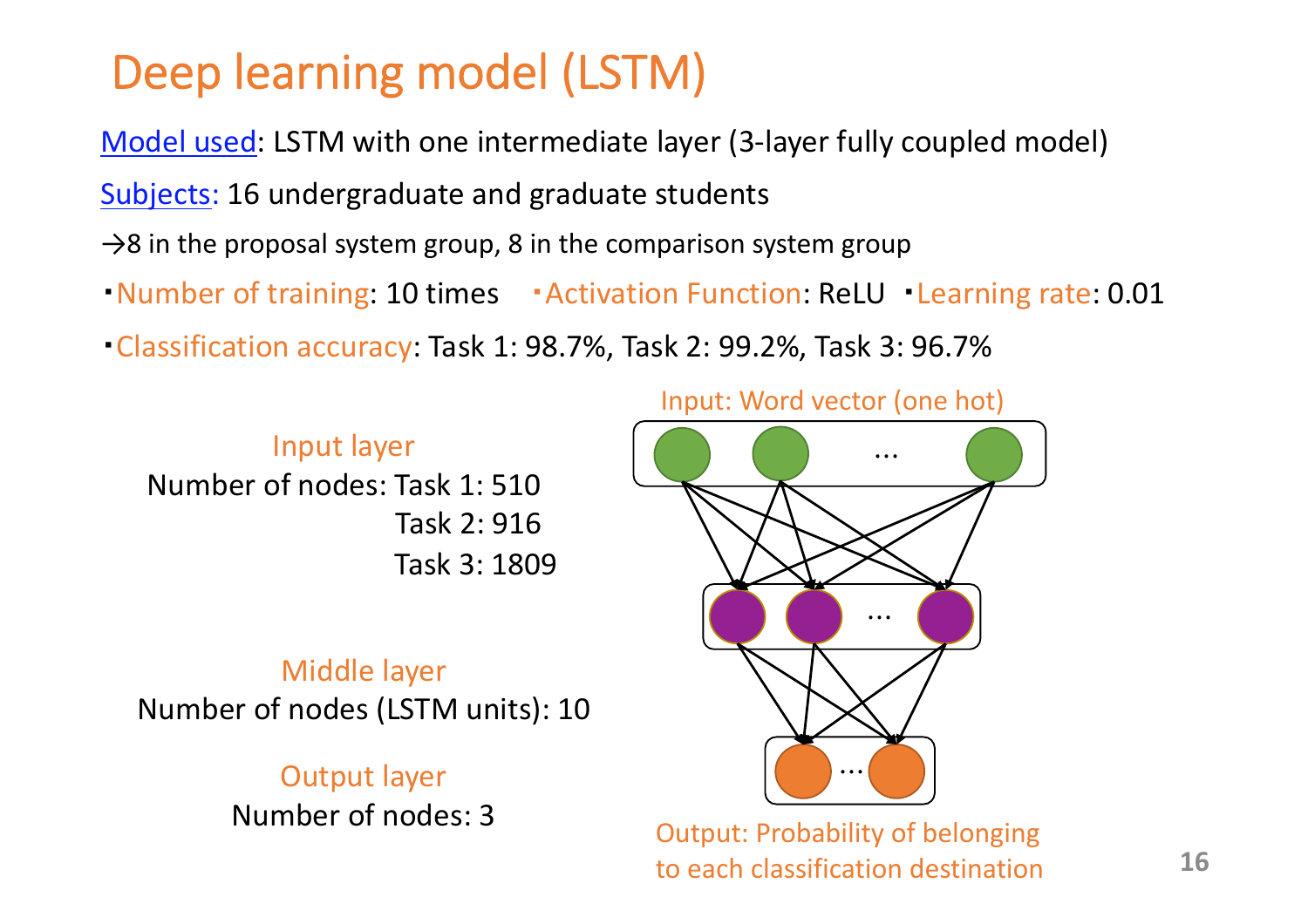# Results (breakdown of the validity of the interpretation)



Average of interpretations classified as "reasonable," "unknown," and "unreasonable" for both groups

・With the proposed system, more than 97% of the interpretations were classified as reasonable, and there were no unreasonable interpretations

 $\rightarrow$ It can be said that the proposed system enables us to make more reasonable interpretations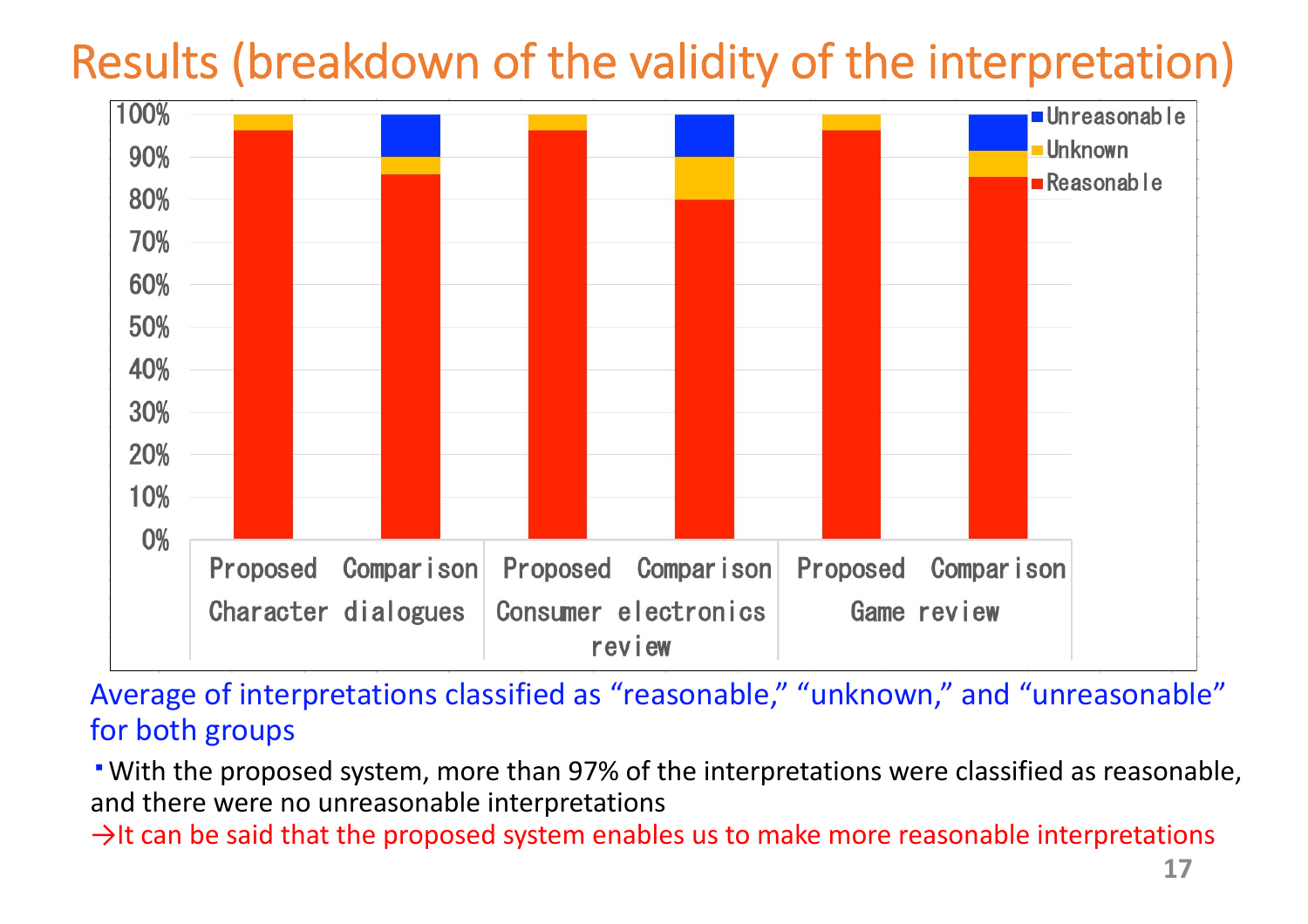#### Results (percentage of source texts where the interpretation applies)



Percentages of interpretations that fit the source text for "reasonable" interpretations in both groups

・The percentage of the source texts that were applicable to "consumer electronics review" and "game review" was more than 10% higher

 $\rightarrow$  In the proposed system, we can say that the interpretation is more applicable to a wider range of the source text